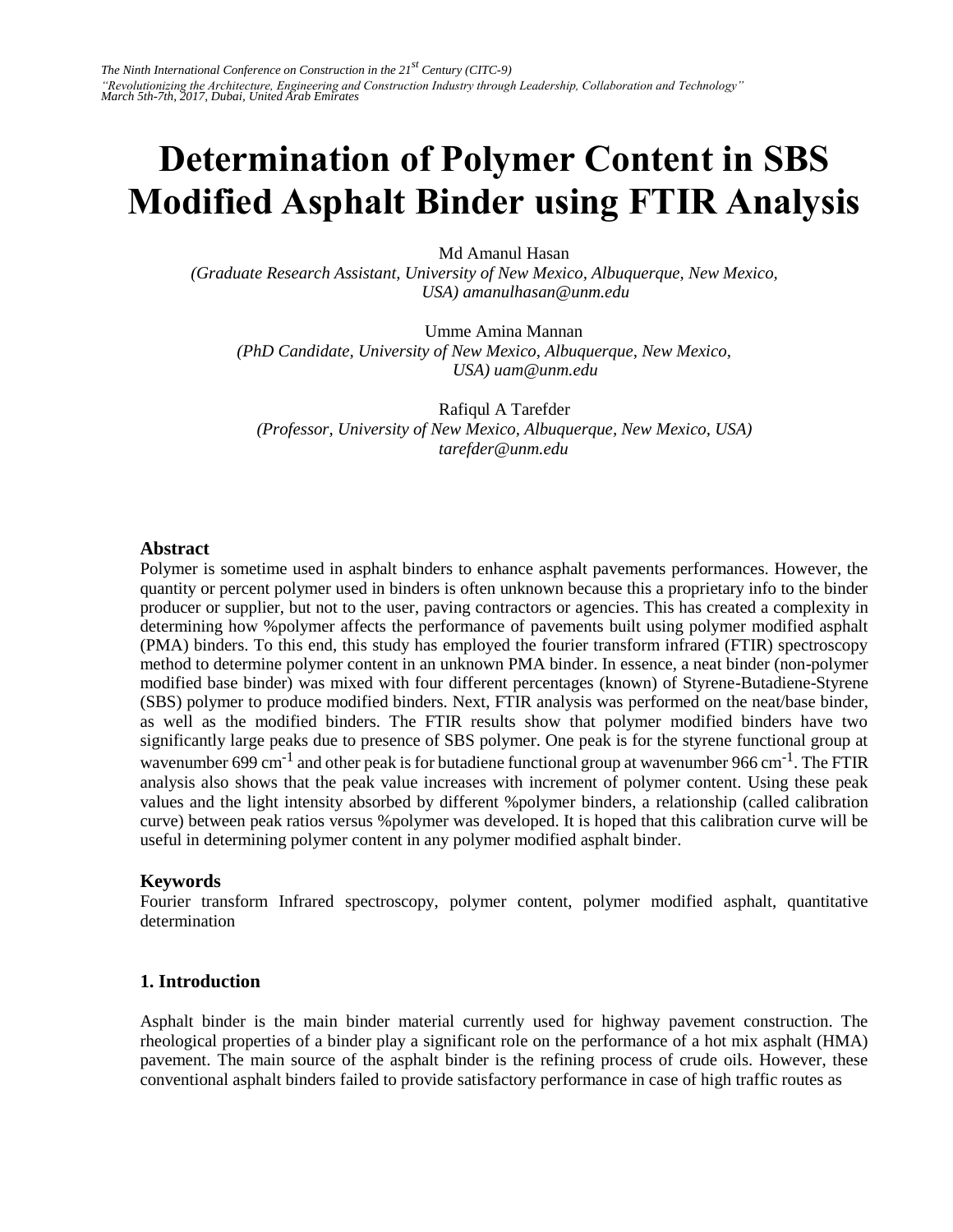well as in diversified weather conditions. Therefore, binders are being modified with different types of polymers to enhance the performance and durability of the pavement. The styrene-butadiene-styrene (SBS) is one of the most popular elastomeric polymer used to improve the elastic properties of the binder. Past studies show that the increasing SBS content improves the stiffness of the binder (Airey, 2003; Tarefder and Yousefi, 2016). However, Champion *et al.* (2001) reported that higher polymer blends display a heterogeneous structure with a polymer-rich dispersed phase. Sengoz and Isikyakar (2008) also reported that high polymer content negatively affects performance of asphalt. Because when polymer content is high, asphalt becomes discretely dispersed in polymer matrix. In addition, high polymer content reduces the workability and increases the phase separation problem. Therefore, it is very important to know the chemical properties and the percentage of polymer content in order to characterize the PMA. However, most of the current specifications for asphalt binder currently available are performance based. These specifications lack the ability to accurately determine the polymer content in a PMA. Therefore, several studies were performed to determine the polymer content in an unknown polymer modified binder. Loucks and Seguin (1991) provided a process for determining the polymer content in a polymer modified asphalt using gel permeation chromatography (GPC). This method determines the asphalt content based on the molecular weight distribution. However, the molecular weight of asphaltenes are closed to molecular weight of the polymer (Mansoori, 2009). Later, Kosińska *et al.* (2016) developed a method using high performance GPC and size exclusion chromatography (SEC) to distinguish between modified binders and unmodified binders. On the other hand, Chen and Lin (2000) found that elastic recovery provided a good means by which separate polymer-modified and neat binders. Han *et al.* (2009) developed a method based on viscosity-temperature curve to determine polymer content in asphalt. These performance based method can identify the presence of polymer; however, these methods failed to determine the amount of polymer mixed with the neat binder. Finally, Molenaar *et al.* (2004) reported that fourier transform infrared (FTIR) spectroscopy can be used to determine the presence of polymers in polymer-modified binders. However, they also stated that FTIR analysis is unsuitable for quantitative analysis without the availability of calibration curves.

From the above discussion it reveals that the polymer content affects the rheological properties of modified binders. Past studies show that FTIR analysis is most suitable technique to determine the polymer content in modified binders. However, a calibration curve needs to be developed at first to determine the polymer content properly. Therefore, this study develops a calibration curve in order to quantify the polymer content in an unknown SBS modified binder using FTIR analysis.

# **2. Fourier Transform Infrared (FTIR) Spectroscopy**

FTIR spectroscopy is a technique which is widely used in organic chemistry to identify the presence of different functional groups in solid, liquid or gas sample based on the energy (light) absorption of infrared by the sample. Figure 1(a) shows the FTIR device used for this analysis. Figure 1(b) shows the working mechanism of FTIR device. FTIR device passes light from a source through a beam splitter. The splitter splits the light into two beams. One beam goes to a stationary mirror and another beam goes to a moving mirror. Then both beams back to splitter to combine again. The moving length moves in order to creates constructive and destructive interferences (an interferogram). Then, the recombined light passes through an attenuated total reflection (ATR) prism and hence, passes through the sample. The sample absorbs the lights of different wavelengths depending on the vibrations of existing different functional groups, and remaining light is received by a detector. The detector then reports intensity of light versus time for all wavelengths simultaneously. Finally, a mathematical function called a Fourier transform is used to convert an intensity versus time spectrum into an intensity versus frequency spectrum with help of a computer. FTIR spectroscopy exploits the fact that molecules absorb specific frequencies those depends on their characteristic chemical structure. These absorbed frequencies are known as resonant frequencies which match the transition energy of the bond or group that vibrates. Depending on the shape of the molecular potential energy surfaces, the masses of the atoms, and the associated vibronic coupling, the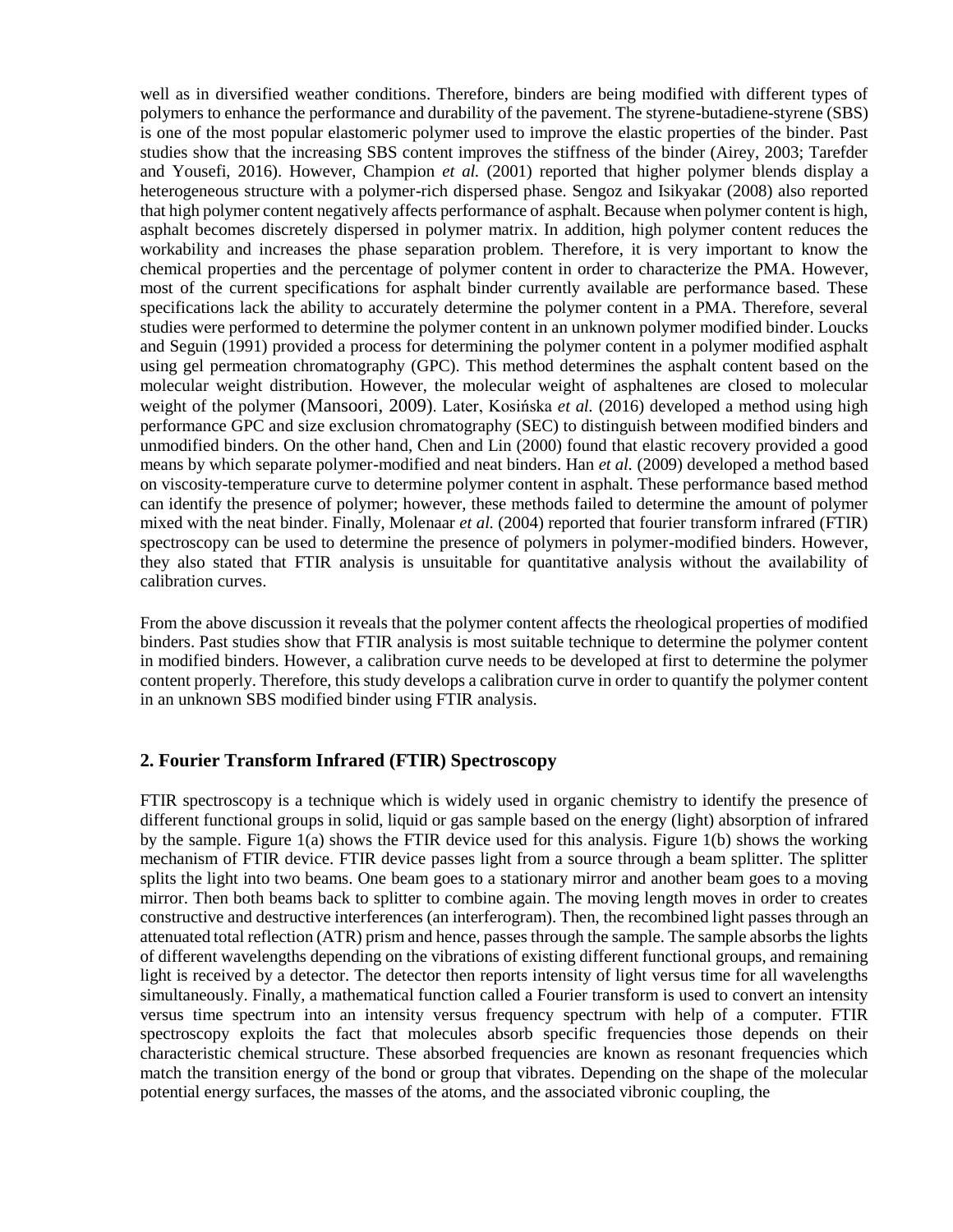bond energy is different for different functional groups. Therefore, each functional group has distinct FTIR spectrum.



a) PerkinElmer FTIR device b) FTIR mechanism

**Figure 1: FTIR device used in this study**

## **3. Chemical Structure of SBS Polymer**

To utilize the FTIR analysis for polymer modified binder, it is very important to know the chemical structure of the polymer. The styrene-butadiene-styrene (SBS) is triblock copolymer of polystyrene and polybutadiene (Figure 2(a)).





**Figure 2: Chemical structure of SBS polymer**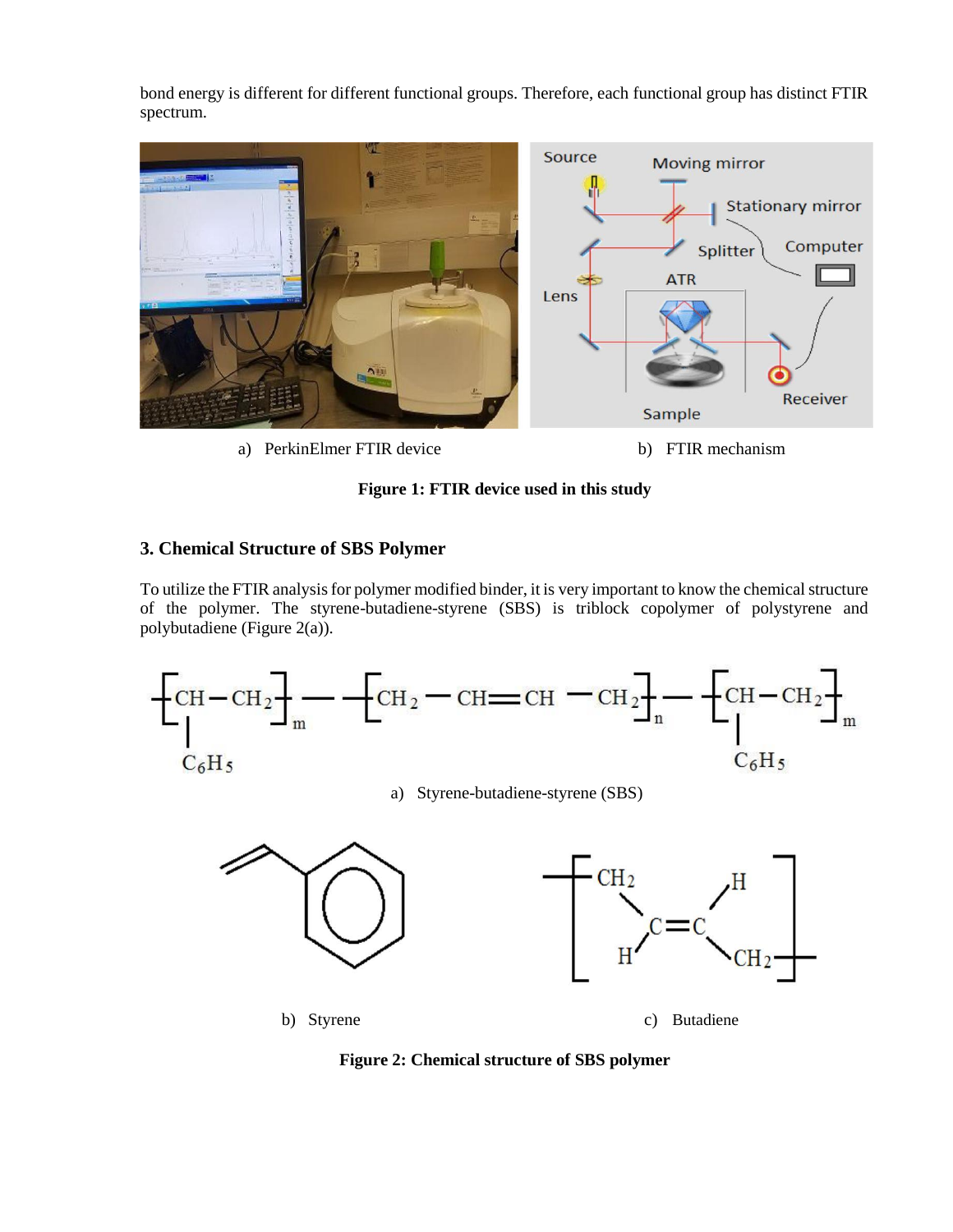The polystyrene (also known as ethenylbenzene) is an aromatic compound with the chemical formula of C6H5CH=CH2. It a mono-substitute benzene where one hydrogen is replaced by an ethenyl functional group (Figure 2(b)). As a mono-substitute benzene, the polybutadiene generates two characteristic absorption peaks at wavenumber 699 cm<sup>-1</sup> and at wavenumber 757 cm<sup>-1</sup> respectively. On the other hand, the chemical formula of butadiene is H<sub>2</sub>C=CH−CH=CH<sub>2</sub>. The polybutadiene has a trans-alkene structure (Figure 2(c)) and generates characteristics peak at wavenumber 966 cm<sup>-1</sup>. However, for terminal mono-substitute alkenes, it also generates two peaks at wavenumber 911 cm<sup>-1</sup> and at wavenumber 993 cm<sup>-1</sup> respectively. In addition, there is another peak at wavenumber  $1450 \text{ cm}^{-1}$  due to presence of methylene groups (CH<sub>2</sub>). Figure 3 shows the absorption spectrum of SBS polymer.



**Figure 3: FTIR spectrum for SBS polymer**

## **4. Development of Calibration Curve**

#### **4.1 Methodology**

To construct FTIR calibration curve, a neat binder (non-polymer modified) was selected. Then, the neat binder was mixed with 4 different percentages of SBS polymer (1%, 3%, 5%, and 7%) by weight. The polymer mixing process was accomplished by using a high shear mixer at 1200 rpm and 180<sup>0</sup> C for 2 hours (until the polymer mixed with the binder properly). Then, the FTIR analysis of each laboratory generated polymer modified binders were performed to generate the FTIR curve. For simplicity, peak values at wavenumber 699 cm<sup>-1</sup> (for styrene) and peak at wavenumber 966 cm<sup>-1</sup> (for butadiene) were considered for this analysis. Later, using the peak values and percentage of modifier contents of the binders were used to generate the calibration curve. Finally, polymer content of unknown binders (field collected PG 70-28+) was determined using the calibration curve.

## **4.2 Detection of Polymer**

Figure 4 shows the generated FTIR spectra for SBS polymer, neat binder and modified binder with 5% SBS. It shows that the neat binder has no peaks at wavenumber 699 cm<sup>-1</sup> (for styrene) and peak at wavenumber 966 cm<sup>-1</sup> (for butadiene), which indicates that the neat binder has no SBS polymer in it.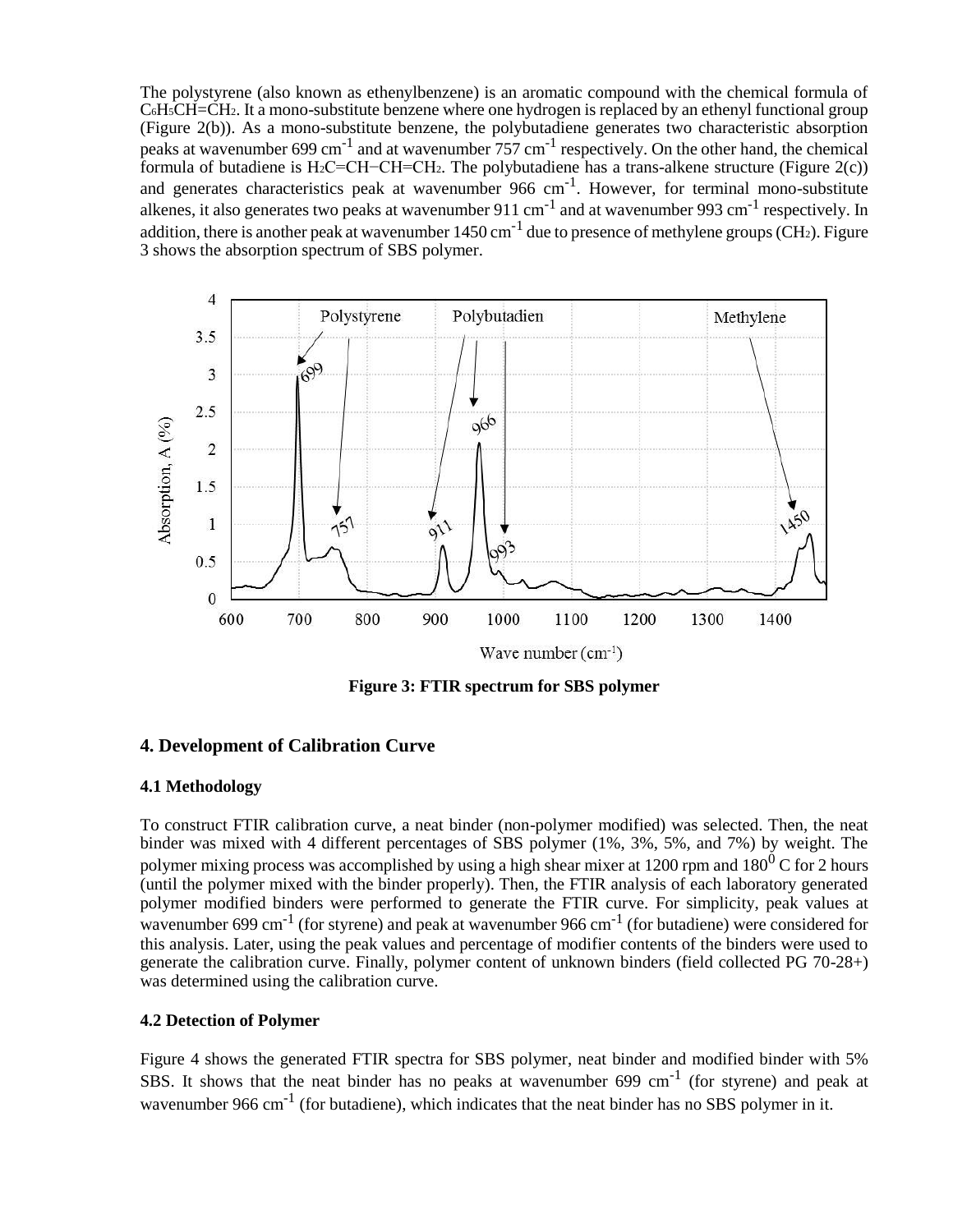However, the neat binder has two peaks at wavenumber  $1375 \text{ cm}^{-1}$  and at wavenumber  $1450 \text{ cm}^{-1}$  which are for the methyl groups  $(CH_3)$  and methylene  $(CH_2)$  groups respectively. On the other hand, modified binder with 5% SBS has two small peaks at wave number 699 cm-1 and 966 cm-1 which indicates the presence of styrene and butadiene polymers (thus SBS polymer) in the mixture.



**Figure 4: Use of FTIR to detect presence of polymer**

## **4.3 Calibration Curve**

Figure 5 shows the FTIR spectra of base binder and other 4 laboratory generated modified binders. It shows that all modified binders have noticeable peak values at wave number 699 cm-1 and 966 cm-1. The peak values increase with increment of polymer content. For example, the modified binder with 7% SBS has highest peak values than the other binders. On the other hand, modified binder with 1% SBS has the smallest peak values among the modified binders. Neat binder has no peaks at those two locations.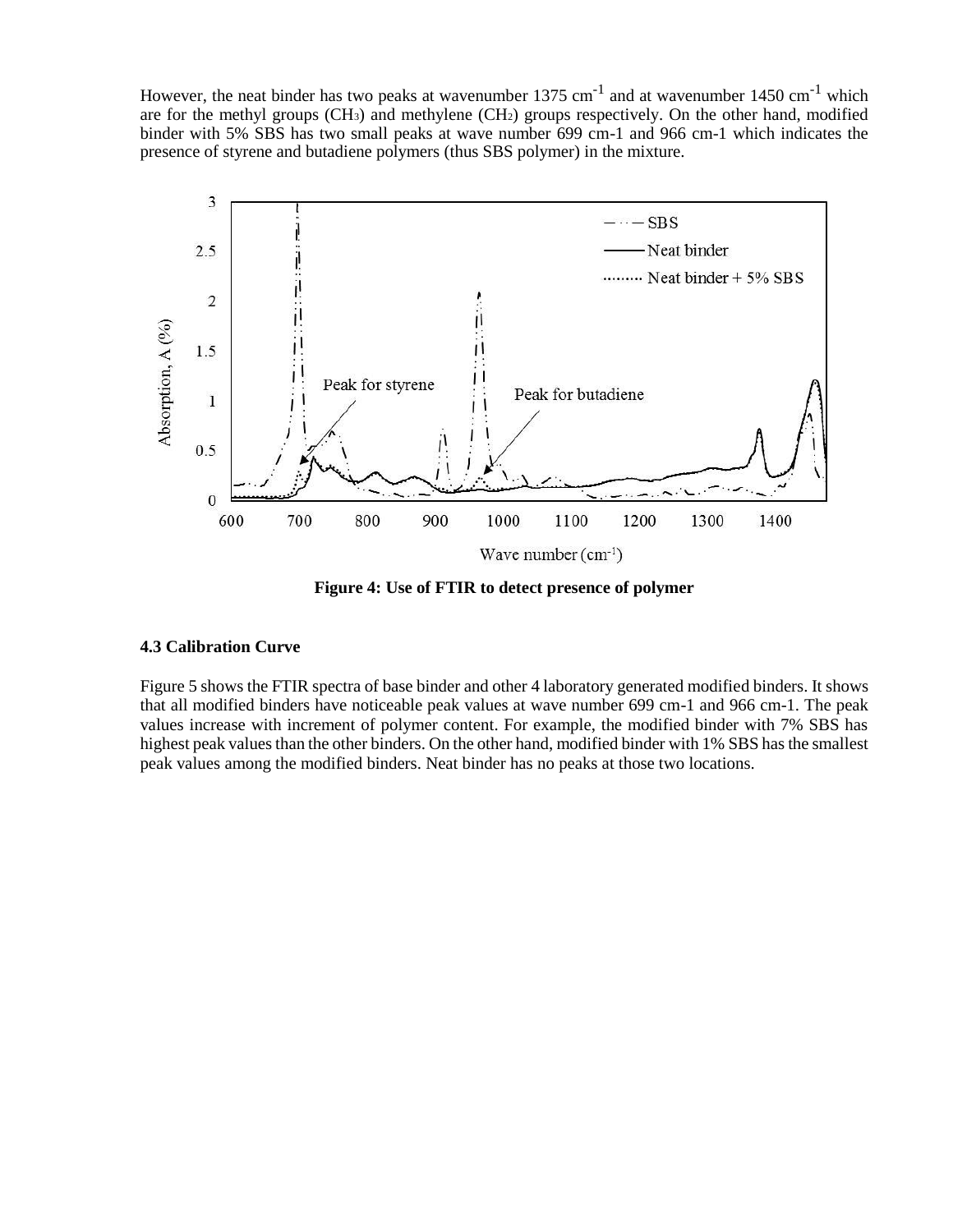



As absorption peak values at wavenumber  $699 \text{ cm}^{-1}$  and  $966 \text{ cm}^{-1}$  increases with increment of polymer content, a calibration curve was developed based on this relationship. For each binder, peak values at wavenumber 699 cm<sup>-1</sup> and 966 cm<sup>-1</sup> added together and then, combined value was divided by peak value at wavenumber 1375 cm<sup>-1</sup> in order to get the absorption peak ratio. Finally, absorption peak ratio versus polymer content was used to develop the calibration curve. Figure 6 shows the absorption peak ratios for different binders. Then, a linear regression line was fitted with the data. The relationship is shown in Equation 1. The R-squared value was found 0.9936 which indicates a good correlation.

Absorption peak ratio = 
$$
0.0437
$$
 x polymer content +  $0.1559$  (1)



**Figure 6: Developed calibration curve for determination polymer content**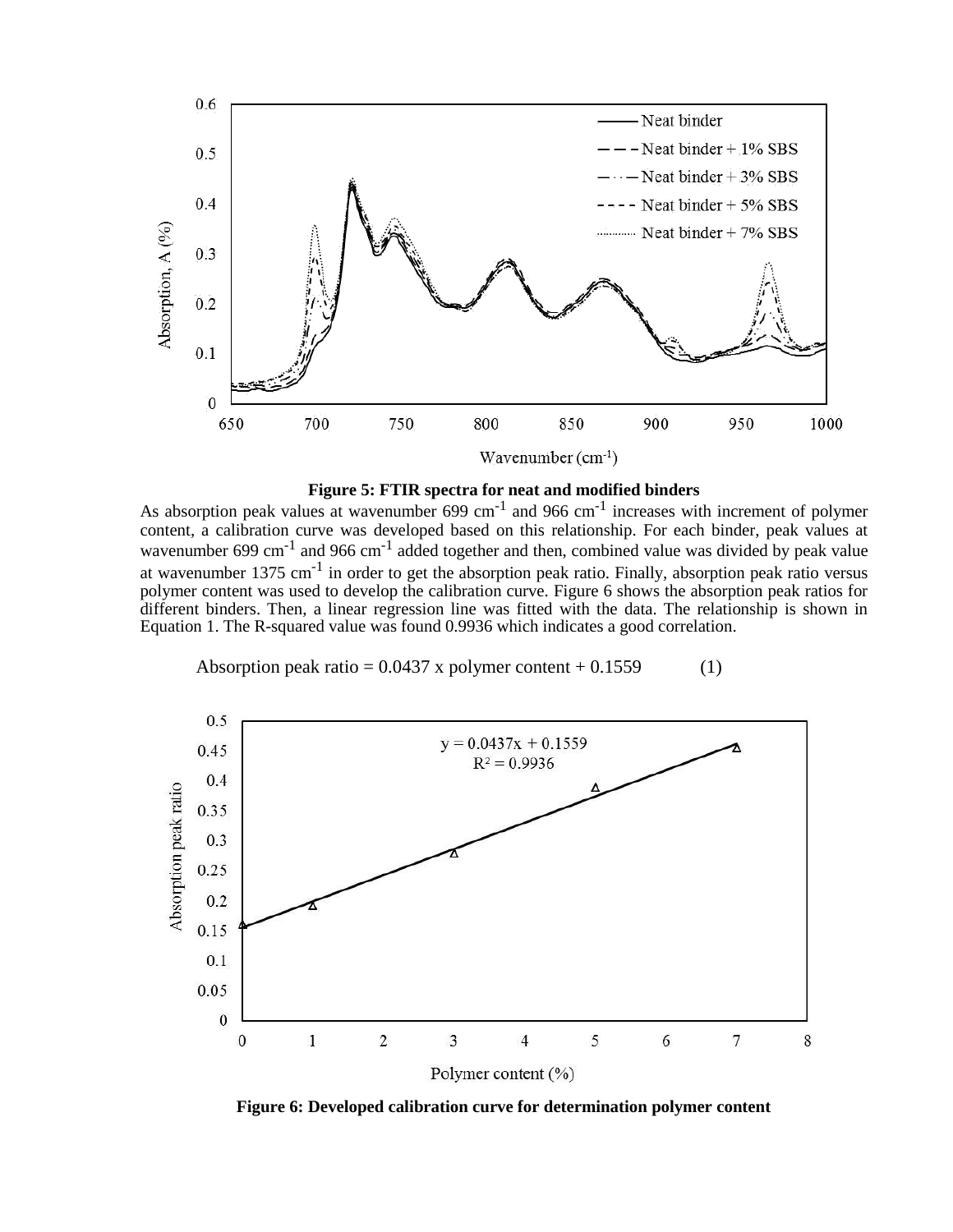#### **4.4 Application of Calibration Curve**

The developed calibration curve was used to determine the polymer content of two unknown binders (PG 70-28+ and PG 70-28). Figure 7 shows the FTIR spectra for PG 70-28+ binder and PG 70-28. FTIR analysis shows that PG 70-28 has no peak at wavenumber  $699 \text{ cm}^{-1}$  (for styrene) and peak at wavenumber 966 cm<sup>-</sup>  $<sup>1</sup>$  (for butadiene) which indicates the absence of polymer in the binder. On the other hand, PG 70-28+ has</sup> two small peaks at wave number 699 cm-1 and 966 cm-1 which indicates that both styrene and butadiene (thus SBS polymer) are present in the binder. The absorption peak ratio was found as 0.365 and using the Equation 1 polymer content was calculated as 4.78% (Figure 8). Actual polymer content of PG 70-28+ reported the by the asphalt supplier is 4.5%. The determined values using calibration curve provides only 4% error for this case.



**Figure 7: FTIR spectra for neat, PG 70-28+ and PG 70-28 binders**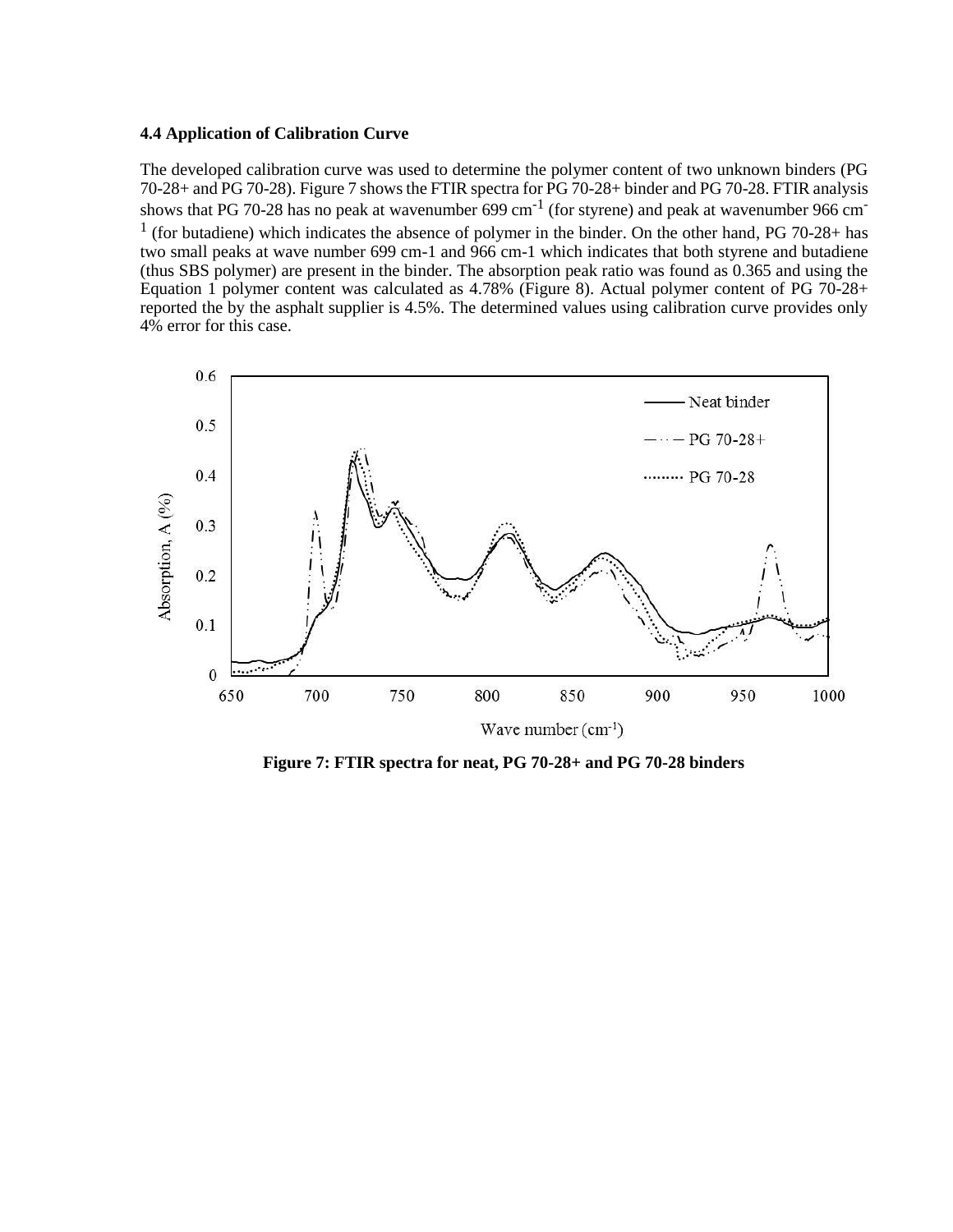

**Figure 8: Application of the calibration curve to determine polymer content**

#### **5. Conclusion**

Based on the results of this study, the following conclusions can be made:

FTIR is capable of differentiating between polymer and non-polymer-modified binders. SBS modified binders show noticeable peaks at wavenumber 699 cm<sup>-1</sup> and peak at wavenumber 966 cm<sup>-1</sup> respectively. Therefore, the FTIR spectroscopy can be a useful method to verify the presence of polymer in the binder.

The developed calibration curve shows that there is a strong linear relationship between absorption peak ratio and the polymer content with an R-squared value closed to 1.0. Therefore, the developed calibration can be useful to determine the polymer content in an unknown binder.

#### **6.References**

- Airey, G. D. (2003). "Rheological properties of styrene butadiene styrene polymer modified road bitumens". *Fuel*, *82*(14), 1709-1719.
- Tarefder, R.A. and Yousefi, S.S. (2015). "Rheological Examination of Aging in Polymer-Modified Asphalt". *Journal of Materials in Civil Engineering*, p.04015112.
- Champion, L., Gerard, J. F., Planche, J. P., Martin, D., & Anderson, D. (2001). Low-temperature fracture properties of polymer-modified asphalts relationships with the morphology. *Journal of Materials Science*, 36(2), 451-460.

Sengoz, B. and Isikyakar, G. (2008). "Evaluation of the properties and microstructure of SBS and EVA polymer modified bitumen". *Construction and Building Materials*, *22*(9), pp.1897-1905.

Loucks, D. A., and Seguin, F. P. (1991). *Analysis of asphalt*. U. S. Patent No. 4,990,456.

Mansoori, G. A. (2009). A unified perspective on the phase behaviour of petroleum fluids. *Int. J. Oil Gas Coal Technol.* 2:141–167.

Kosińska, J., Boczkaj, G., Gałęzowska, G., Podwysocka, J., Przyjazny, A., & Kamiński, M. (2015).

Determination of modifier contents in polymer-modified bitumens and in samples collected from the